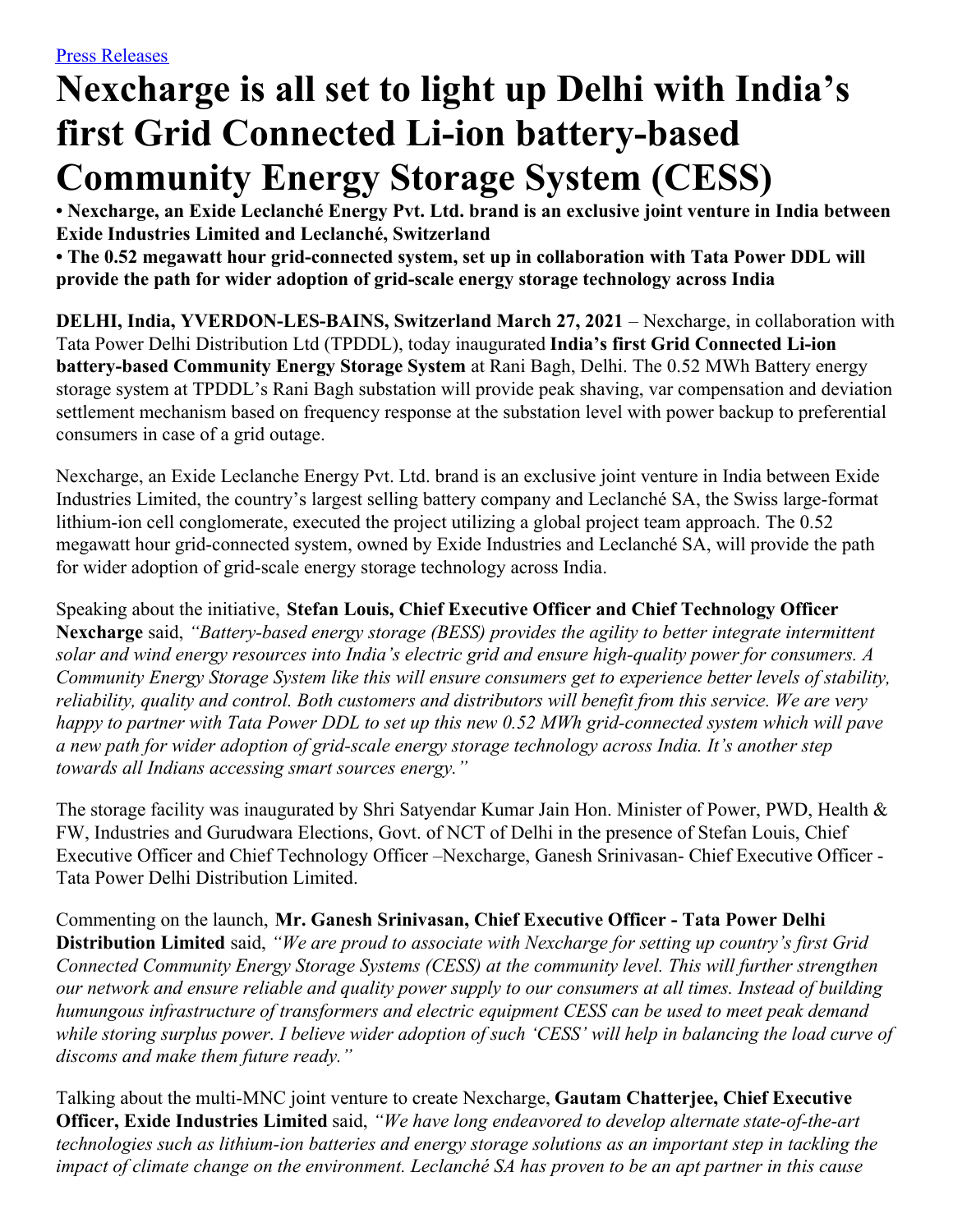*bringing superior technology, modules and battery management systems, as well as immediate access to engineering resources to build market-ready products and solutions."*

**Anil Srivastava, Chief Executive Officer, Leclanché SA** further added, *"It is a huge honor that Leclanché* has been chosen by Exide Industries, India's largest battery manufacturer, to partner with them in their quest to help India achieve its zero emissions goals and reduce the country's dependence on fossil fuel. We look forward to delivering the best that Leclanché SA has to offer: superior cell technologies, IP and know how *that combines high quality German engineering and Swiss precision with deep experience in the design and implementation of battery storage solutions."*

Battery storage systems are emerging as a potential solution for integrating solar and wind renewables in power systems across the globe. In light of the ongoing climate change crisis, renewable and sustainable sources of energy are the need of the hour, especially when India's commitment to the contribution has been touted at 175 GW by 2022.

## **About Nexcharge**

Nexcharge, an Exide Leclanche Energy Pvt. Ltd. brand began its operations in 2018, as a Joint Venture (JV) between India's largest lead-acid storage battery manufacturers, Exide Industries Limited, and one of the leading Lithium-ion (Li-on) battery manufacturers based in Switzerland, Leclanché SA (Leclanché). Nexcharge envisions to fast-track the world's transformation towards sustainable energy solutions and aims to become the leading supplier of E-transport solutions that will power the electrification of transport in the form of efficient and reliable energy storage solutions. Nexcharge also aims to cater to the diverse segments of Industry & Utility markets with state-of-the-art products and end-to-end solutions made available through Li-ion batteries of different chemistry viz. NMC, LFP, LTO, etc. In order to fulfill its mission, Nexcharge has built India's largest factory equipped with fully automated assembly lines of li-ion battery packs, modules (Pouch/ Prismatic/ Cylindrical), and cell testing labs at Prantij, Sabarkantha, Gujarat. Nexcharge is also supported by a state-of-the-art, in-house R&D facility in Bangalore. A well-resourced team of engineers works to design battery packs as per the customer's requirements and offers high-quality products at competitive prices.

## **About Tata Power Delhi Distribution Ltd (TPDDL)**

Tata Power Delhi Distribution is a leading power distribution company that distributes electricity to a populace of over seven million in North Delhi. The company has transformed the power distribution scene in the capital city with a record reduction in AT&C Losses and advanced technology adoption across verticals. It is a Public-Private Partnership, Joint Venture Company, between Tata Power, India's largest integrated power company, and the Government of National Capital Territory of Delhi.

For more information, please visit: [www.tatapower-ddl.com](http://www.tatapower-ddl.com/)

#### **About Exide Industries Limited**

Exide Industries Limited, a company incorporated under the laws of India and having its registered office at Exide House, 59E, Chowringhee Road, Kolkata-700020.Exide is engaged in the business of manufacture and sale of lead-acid storage batteries and home UPS and has the requisite experience in the business of energy storage.

#### **About Leclanché**

Headquartered in Switzerland, Leclanché SA is a leading provider of high-quality energy storage solutions designed to accelerate our progress towards a clean energy future. Leclanché's history and heritage is rooted